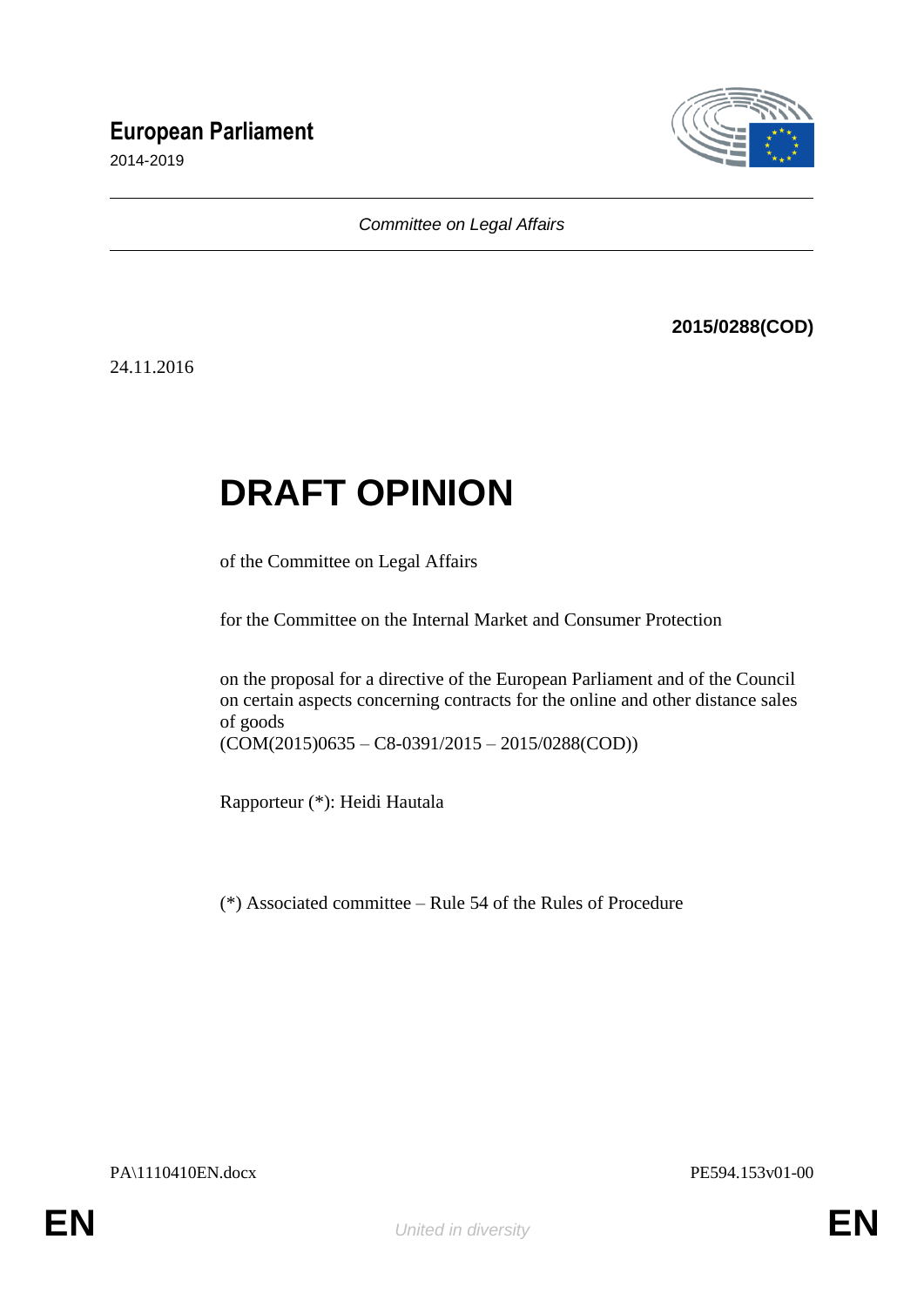PA\_Legam

**EN**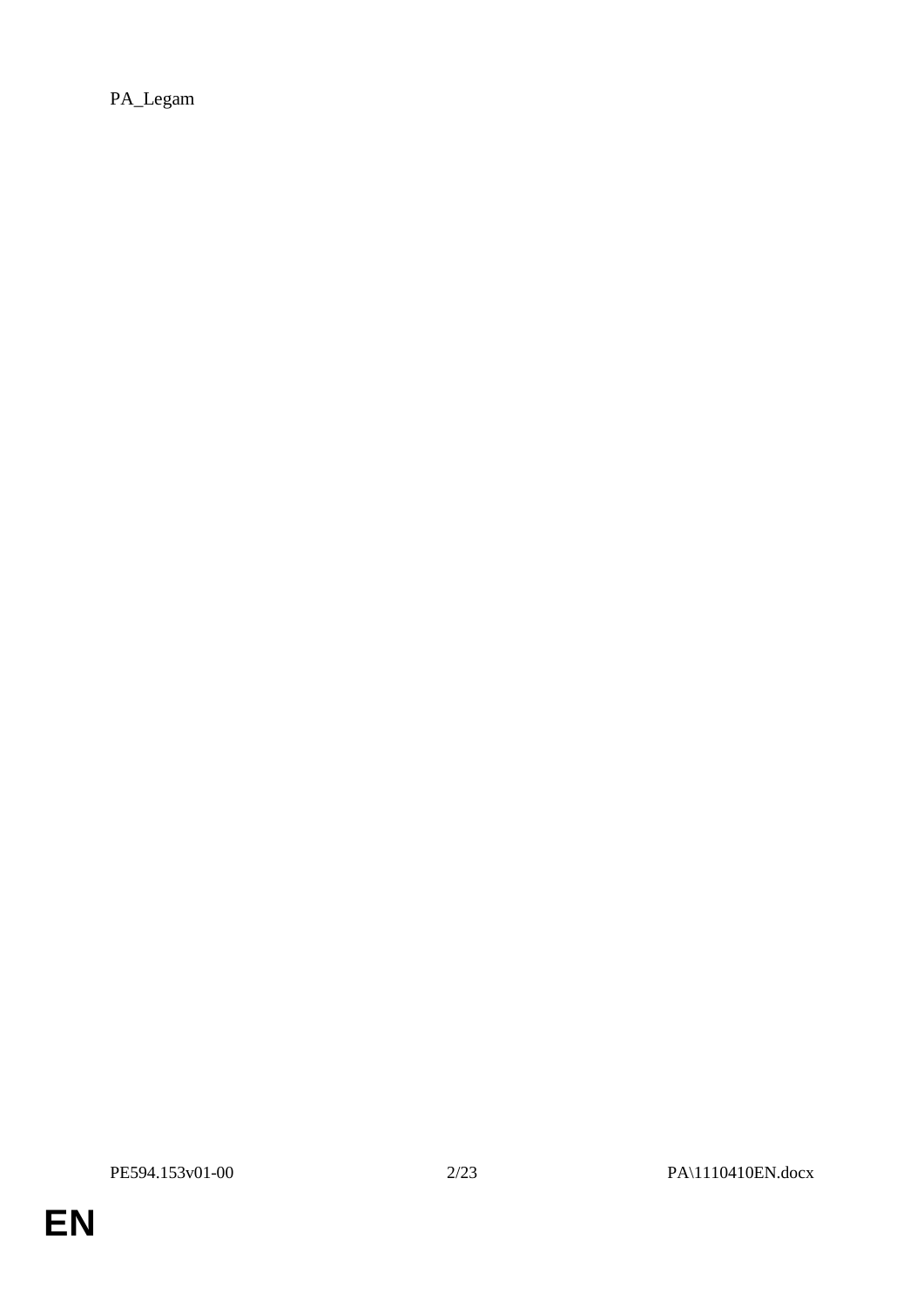# **SHORT JUSTIFICATION**

Following its Digital Single Market strategy of 6 May 2015, the Commission adopted on 9 December 2015 two legislative proposals on harmonised rules for contracts in the digital environment. While one of the proposals deals with contracts for the supply of digital content, the proposal that we are assessing here focuses on online and other distance sales of goods.

The objective of the proposal is to further harmonise certain aspects of contract law. The Commission opted for a fully harmonised set of rules that deals with certain aspects of contract rules, namely and mainly conformity with the contract and remedies in case of nonconformity. The scope is also limited to business-to-consumer contracts and to contracts for the online and other distance sales of goods.

Your rapporteur supports the proposal for a directive which objective is to further harmonise contract law in order to increase consumer confidence when buying online and across borders, as well as to create a business-friendly environment and make it easier for businesses to sell cross-border. However, since minimum harmonisation does not seem to be the optimal approach to achieve the purposes of the proposed Directive, only targeted full harmonisation is suitable in consideration of the rapporteur's concerns about the risks of lowering consumer protection throughout the Union. Therefore, a number of adjustments should be made to the Commission's proposal. The rapporteur would particularly like to underline the following ones.

# **1. Extension of the scope**

The Commission's proposal creates a new set of rules for online and distance sales of goods and therefore, depending on whether the goods are sold online or off-line, different rules apply. However, in its REFIT exercise, the Commission considers the possibility of a single regulatory regime for both distance and face-to-face sales.

Your rapporteur considers that applying similar rules on contractual remedies for both faceto-face and online and other distance sales of goods could make the regulatory framework less complicated for consumers and businesses. Therefore, she proposes an amendment that extends the scope to offline-sales and, consequently, repeals the Consumer Sales and Guarantees Directive (Directive 1999/44/EC).

However, your rapporteur considers that the impact of an extension of the scope of the proposal to face-to-face sales of goods should be thoroughly assessed. Therefore, she would only support an extension of the scope after a proper impact assessment has been conducted and reserves the possibility to withdraw her amendment to extend to scope to off-line sales if the impact assessment is not conclusive in that sense.

She also has serious concerns regarding legal considerations when it comes to making a substantial change in the Commission's proposal. Your rapporteur considers that if a major change, such as the extension of the scope of the Directive to off-line sales, is introduced to the proposal, the accurate procedure and the principles of better law-making should apply.

Parliament, together with other institutions, are committed to follow the Interinstitutional Agreement on Better Law-Making. As a Member of the Committee on Legal Affairs, which is

| PA\1110410EN.docx |
|-------------------|
|-------------------|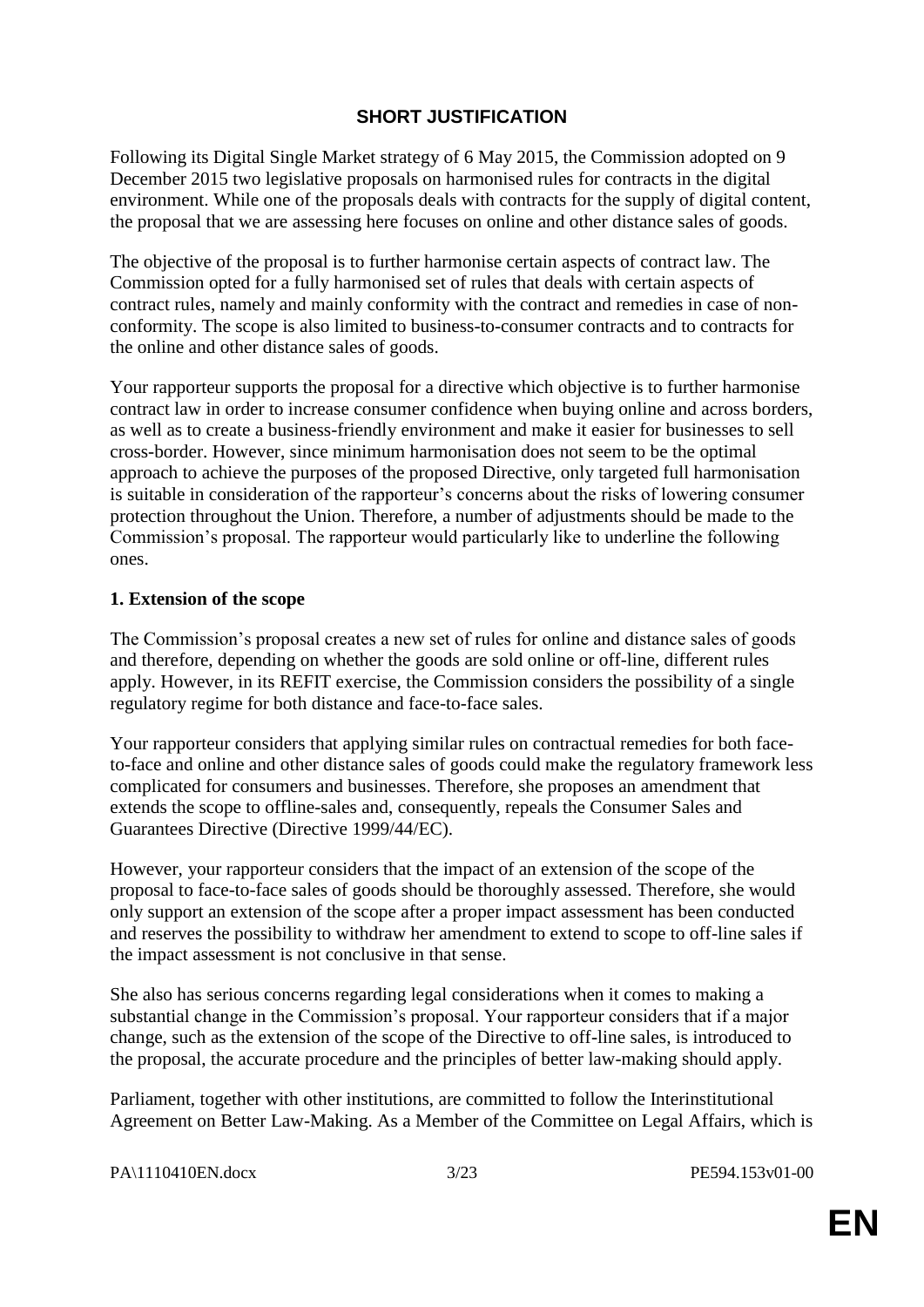responsible for better law-making and the simplification of Union law, your rapporteur does not want to override the principles and the Interinstitutional Agreement on Better Lawmaking (in particular Articles 15 and 16) and unconditionally put forward amendments that would lead to a substantial change without any kind of proper assessment, bearing in mind that such changes would bring substantial changes to consumer and contract law.

# **2. Remedies: favour consumer choice over hierarchy of remedies**

Your rapporteur believes that the consumer should be entitled to choose between different remedies, namely repair, replacement, price reduction and termination of the contract.

# **3. Introduction of a lifespan guarantee**

Your rapporteur considers that the expected lifespan of the product should be taken into consideration when determining the consumer's right to remedy for the lack of conformity of a good with the contract and more particularly the applicable time limits.

The lifespan of a good vary from one good to another, depending on its nature. The period during which the seller is held liable for any lack of conformity of the goods should therefore vary accordingly. The determination of this period should take into account the expected lifespan of the good, which should be determined taking into consideration the indications given by the seller or the producer. Therefore, your rapporteur proposes to set a time limit for the legal guarantee of two years as a minimum, which could be increased depending on the nature and durability of the good. A lifespan guarantee is in line with core societal issues, such as sustainability of products, waste control but also consumer protection as such.

Parliament has requested a study on this issue, and your rapporteur will refine her amendment and possibly table additional ones after the results of the study are published.

# **4. Targeted full harmonisation**

Full harmonisation could result in lowering the level of consumer protection in some Member State and would hardly be acceptable for the consumers of that particular Member State. Therefore, a reduction of the level of consumer protection should be avoided as much as possible. Some requirements allowing to avoid such shortcomings have thus to be introduced.

# **5. Introduction of a guarantee for hidden defects**

Your rapporteur would like to introduce a new consumers' right in the EU legislation, in addition to other legal and commercial guarantees, which relates to remedies for hidden defects. This concept already exists in several national legislations (France, Belgium, Romania). She proposes to give consumers the right to remedies for a defect that could not be detected at the time of the conclusion of the contract but that do not result from the use of the good.

# **AMENDMENTS**

The Committee on Legal Affairs calls on the Committee on the Internal Market and Consumer Protection, as the committee responsible, to take into account the following amendments: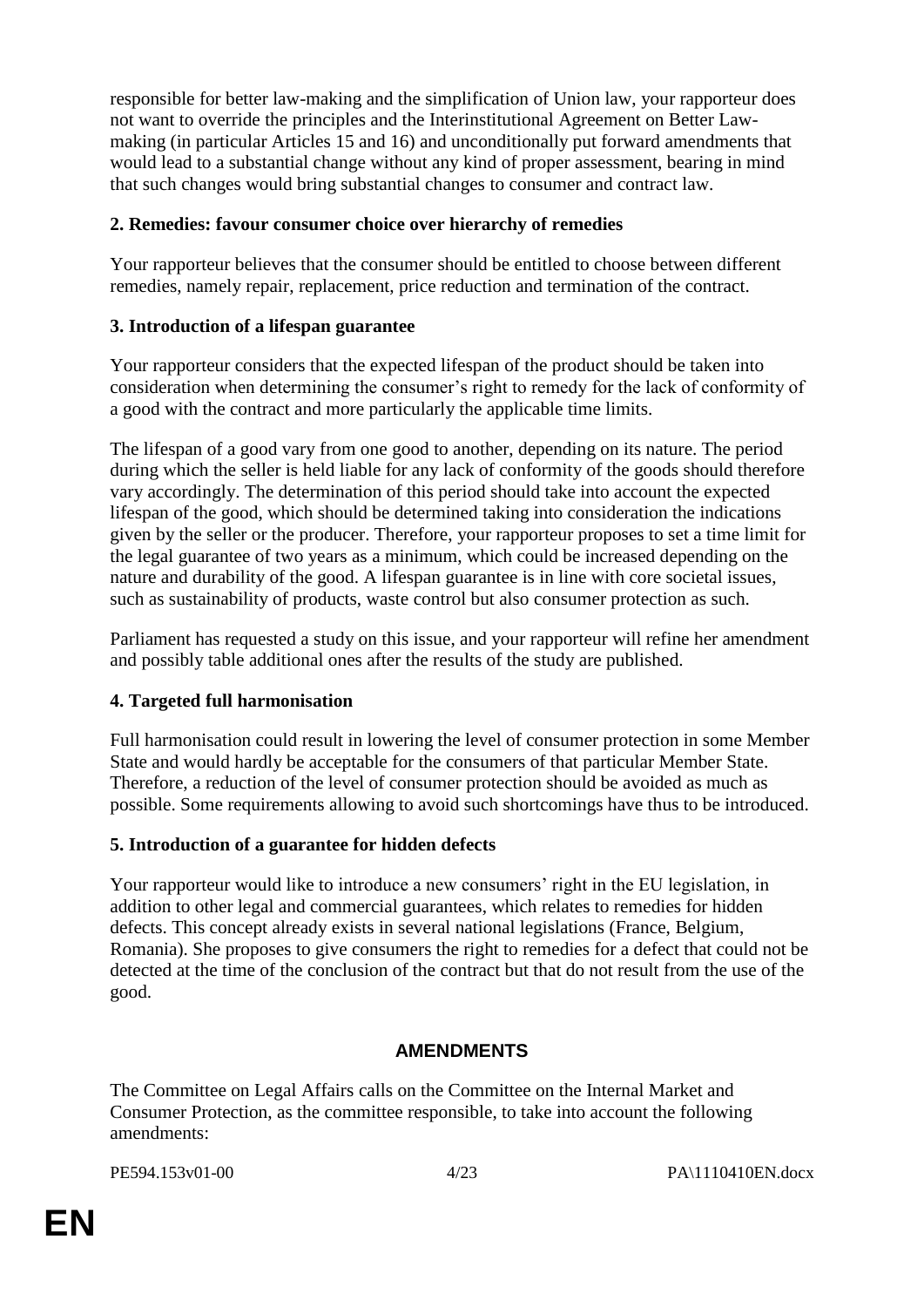# **Proposal for a directive Title 1**

*Text proposed by the Commission Amendment*

Proposal for a Proposal for a Proposal for a Proposal for a Proposal for a Proposal for a Proposal for a Proposal for a  $P$ 

DIRECTIVE OF THE EUROPEAN PARLIAMENT AND OF THE COUNCIL

on certain aspects concerning contracts for the *online and other distance sales of goods*

(Text with EEA relevance) (Text with EEA relevance)

DIRECTIVE OF THE EUROPEAN PARLIAMENT AND OF THE COUNCIL

# on certain aspects concerning contracts for the *sale of goods and repealing Directive 1999/44/EC*

Or. en

# *Justification*

*The extension of the scope of the proposed directive should be considered in order to apply similar rules on contractual remedies for both face-to-face and online and other distance sales of goods and make the regulatory framework less complicated for consumers and businesses. This amendment aims at extending the scope to offline-sales and, consequently proposes to repeal Directive 1999/44/EC. However, the rapporteur would only support an extension of the scope after a proper impact assessment has been conducted and reserves the right to withdraw this amendment extending the scope and repealing Directive 1999/44/EC in the event the impact assessment is not conclusive.*

# **Amendment 2**

# **Proposal for a directive Recital 8**

*Text proposed by the Commission Amendment*

(8) In order to remedy those problems, *businesses and consumers should be able to rely on* a set of fully harmonised, targeted rules for the *online and other distance sales of goods*. Uniform rules are necessary in relation to several essential elements of consumer contract law which under the current minimum harmonisation approach led to disparities and trade barriers across the Union.

(8) In order to remedy those problems, a set of fully harmonised, targeted rules for the *sales of goods on which businesses and consumers could rely on would be ideal*. Uniform rules are necessary in relation to several essential elements of consumer contract law which under the current minimum harmonisation approach led to disparities and trade barriers across the Union. *However, full harmonisation could result in lowering the level of consumer protection in some Member*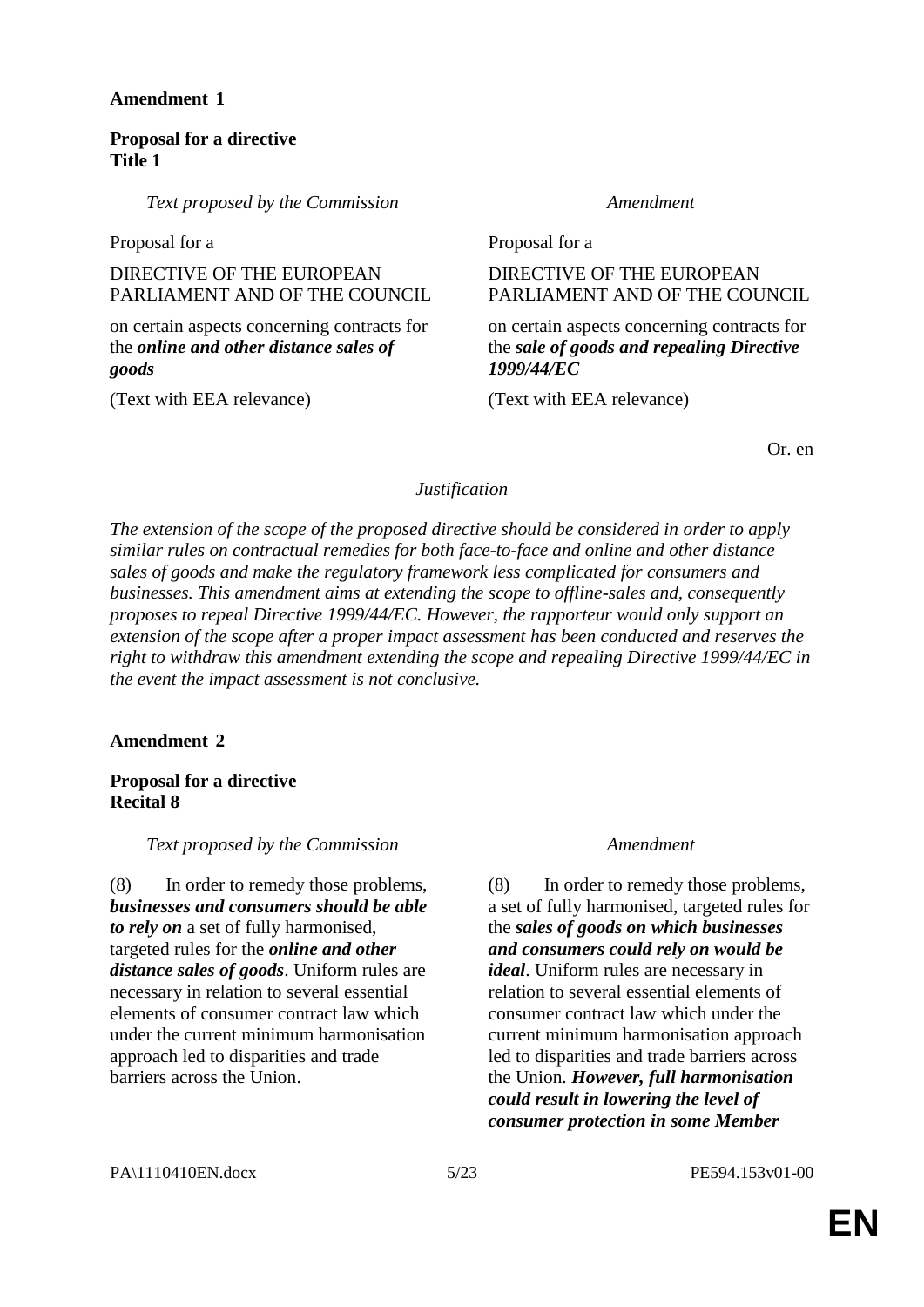*States and would therefore go against the interests of the consumers of those Member States. Therefore, a reduction of the level of consumer protection should be avoided as much as possible.*

Or. en

### **Amendment 3**

### **Proposal for a directive Recital 13**

#### *Text proposed by the Commission Amendment*

(13) This Directive should not apply to goods *like DVDs and CDs* incorporating digital content in such a way that *the goods function only as a carrier* of the *digital content. However, this Directive should apply to digital content integrated in* goods *such as household appliances or toys where the digital content is embedded in such a way that its functions are subordinate to the main functionalities of the goods and it operates as an integral part of the goods*.

(13) This Directive should not apply to goods incorporating digital content *such as household appliances or toys,* in such a way that *it operates as an integral* part of the goods *and cannot easily be uninstalled, unless the seller proves that the defect lies in the non-digital content part of the good. It should not apply to digital content supplied on a tangible medium (e.g. CD or DVD) either*.

Or. en

#### *Justification*

*In order to align OSD with DCD, the amendment seeks to exclude from the scope of the directive the goods that include embedded software, unless the seller can prove that the defect lies in the good. This assumption of non applicability can be justified by the increasing complexity of goods with embedded data. This Directive should not apply to the digital content supplied on a tangible medium neither, as the tangible good is only a carrier of the digital content, and its value is the digital content.*

#### **Amendment 4**

**Proposal for a directive Recital 23**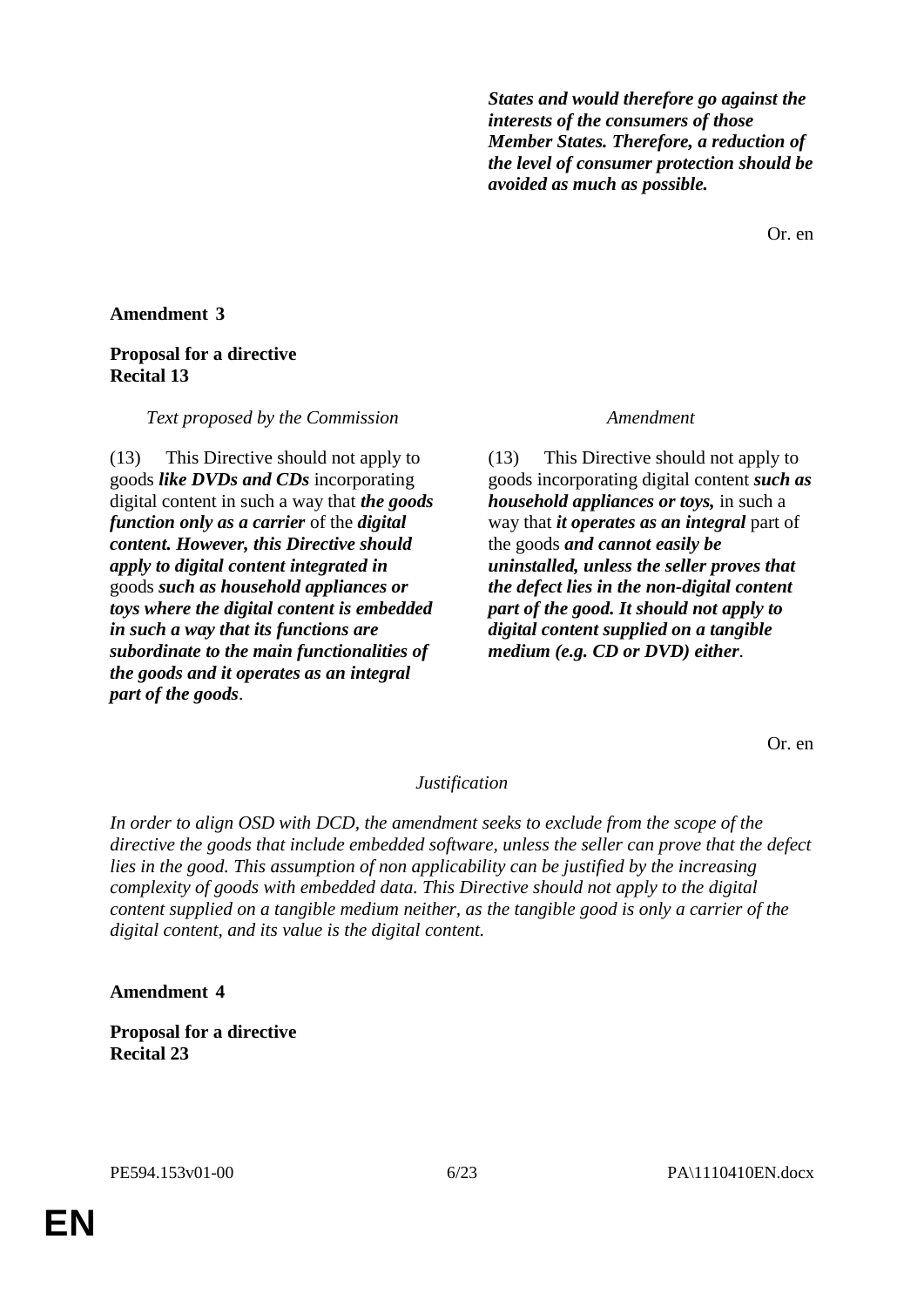#### *Text proposed by the Commission Amendment*

(23) Ensuring longer durability of consumer goods is important for achieving more sustainable consumption patterns and a circular economy. Similarly, keeping non-compliant products out of the Union market by strengthening market surveillance and providing the right incentives to economic operators is essential to increase trust in the single market. For these purposes, product specific Union legislation *is the most appropriate approach* to introduce durability and other product related requirements in relation to specific types or groups of products, using for this purpose adapted criteria. This Directive should therefore be complementary to the objectives followed in this Union sector specific legislation. In so far as specific durability information is indicated in any pre-contractual statement which forms part of the sales contract, the consumer should be able to rely on them as a part of the criteria for conformity.

(23) Ensuring longer durability of consumer goods is important for achieving more sustainable consumption patterns and a circular economy. Similarly, keeping non-compliant products out of the Union market by strengthening market surveillance and providing the right incentives to economic operators is essential to increase trust in the single market. For these purposes, product specific Union legislation *should be used* to introduce durability and other product related requirements in relation to specific types or groups of products, using for this purpose adapted criteria. This Directive should therefore be complementary to the objectives followed in this Union sector specific legislation. In so far as specific durability information is indicated in any pre-contractual statement which forms part of the sales contract, the consumer should be able to rely on them as a part of the criteria for conformity. *However, some Member States have introduced a lifespan guarantee for products with positive results that should be introduced in the Union legislation for the benefit of consumers and society as a whole.* 

Or. en

### **Amendment 5**

### **Proposal for a directive Recital 26**

#### *Text proposed by the Commission Amendment*

(26) In order to allow businesses to rely on a single set of rules across the Union, it is necessary to fully harmonise the period of time during which the burden of proof for the lack of conformity is reversed in favour of the consumer. Within the first

(26) In order to allow businesses to rely on a single set of rules across the Union, it is necessary to fully harmonise the period of time during which the burden of proof for the lack of conformity is reversed in favour of the consumer. Within the first

#### PA\1110410EN.docx 7/23 PE594.153v01-00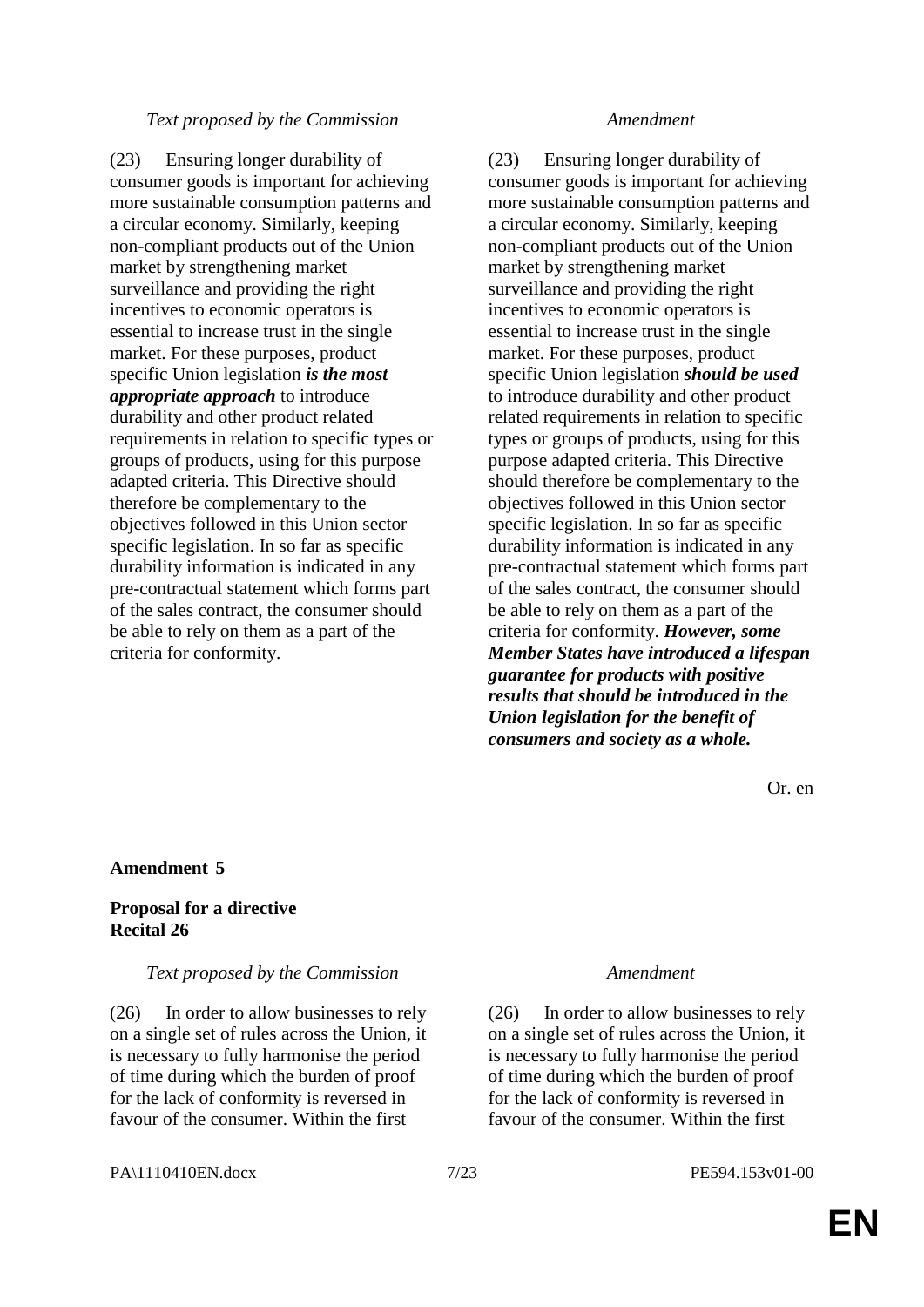two years, in order to benefit from the presumption of lack of conformity, the consumer should only establish that the good is not conforming, without needing to demonstrate that the lack of conformity actually existed at the relevant time for establishing conformity. In order to increase legal certainty in relation to available remedies for lack of conformity with the contract and in order to eliminate one of the major obstacles inhibiting the Digital Single Market, *a fully harmonised order in which* remedies *can be exercised should be provided for. In particular, the consumer should enjoy a choice between repair or replacement as a first remedy which should help in maintaining the contractual relation and mutual trust. Moreover, enabling consumers to require repair* should *encourage a sustainable consumption and could contribute to a greater durability of products*.

two years, in order to benefit from the presumption of lack of conformity, the consumer should only establish that the good is not conforming, without needing to demonstrate that the lack of conformity actually existed at the relevant time for establishing conformity. In order to increase legal certainty in relation to available remedies for lack of conformity with the contract and in order to eliminate one of the major obstacles inhibiting the Digital Single Market, *the principle of free choice of* remedies *should be fully harmonised. The consumer should enjoy free choice between the possible remedies and should be able to require the seller to either repair the defect or replace the defective good with a good which is in conformity with the contract. The consumer* should *also be able to require price reduction or termination of the contract instead of remedying the defects*.

Or. en

#### **Amendment 6**

#### **Proposal for a directive Recital 27**

#### *Text proposed by the Commission Amendment*

(27) The consumer's choice *between repair and replacement* should only be limited where the option chosen would be disproportionate compared to the other option available, impossible or unlawful. For instance, it might be disproportionate to request the replacement of goods because of a minor scratch where this replacement would create significant costs while, at the same time, the scratch could easily be repaired.

(27) The consumer's choice should only be limited where the option chosen would be disproportionate compared to the other option available, impossible or unlawful. For instance, it might be disproportionate to request the replacement of goods because of a minor scratch where this replacement would create significant costs while, at the same time, the scratch could easily be repaired.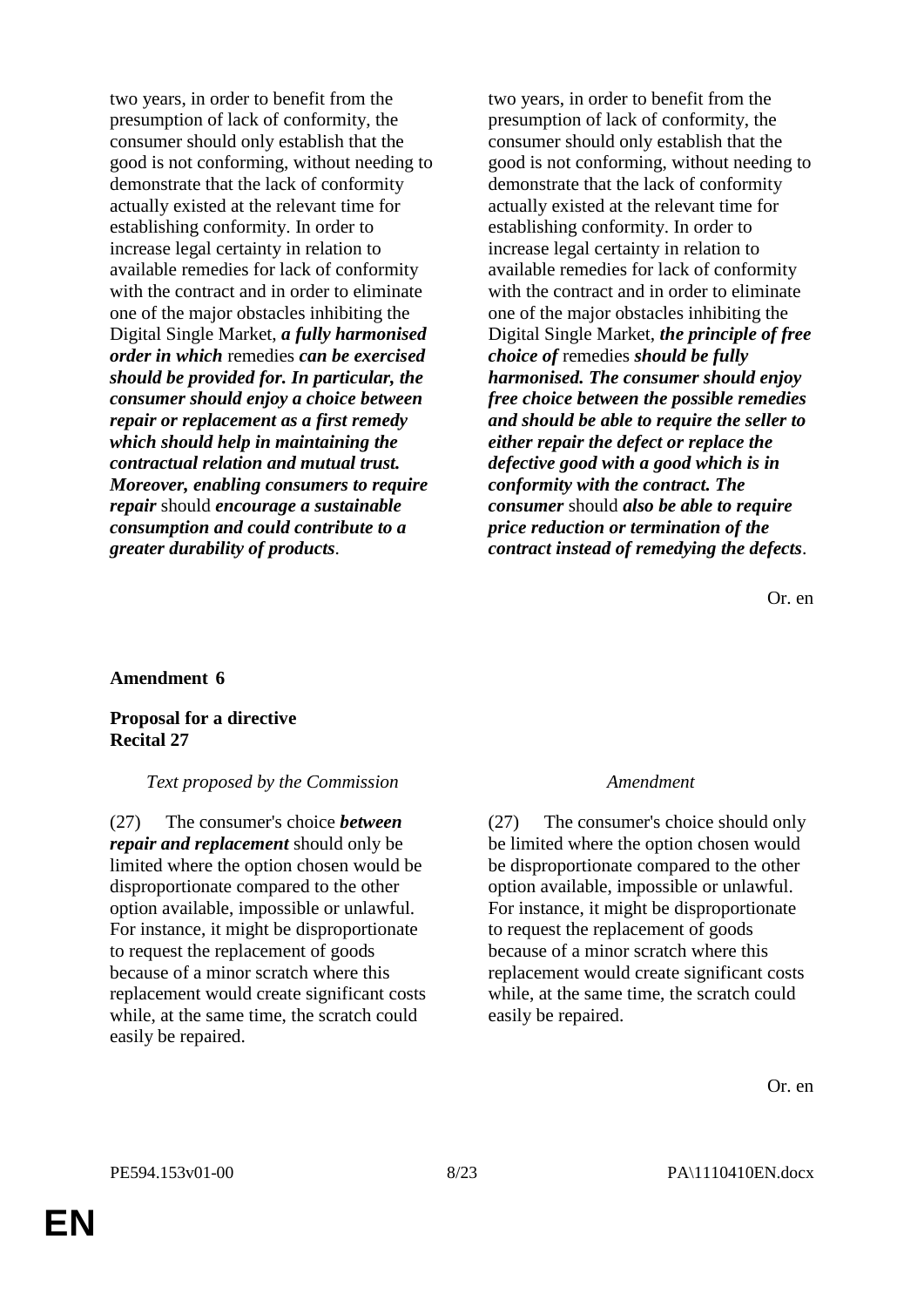### **Proposal for a directive Recital 32 a (new)**

*Text proposed by the Commission Amendment*

*(32 a) The lifespan of a good varies from one good to another, depending on its nature. The period during which the seller is held liable for any lack of conformity of the goods should therefore vary accordingly. The determination of this period should take into account the expected lifespan of the good, which should be determined taking into consideration the indications given by the seller or the producer. In any case the time limit should not be shorter than two years.*

Or. en

**Amendment 8**

**Proposal for a directive Recital 38**

*Text proposed by the Commission Amendment*

(38) Directive 1999/44/EC should be *amended to exclude distance sales contracts from its scope of application*.

(38) Directive 1999/44/EC should be *repealed*.

Or. en

### *Justification*

*This amendment aims at repealing the Consumer Sales and Guarantee Directive of 25 May 1999, as a consenquence of the expansion of the scope of the proposal to face-to-face sales contracts.*

**Amendment 9**

**Proposal for a directive Article 1 – paragraph 1**

PA\1110410EN.docx 9/23 PE594.153v01-00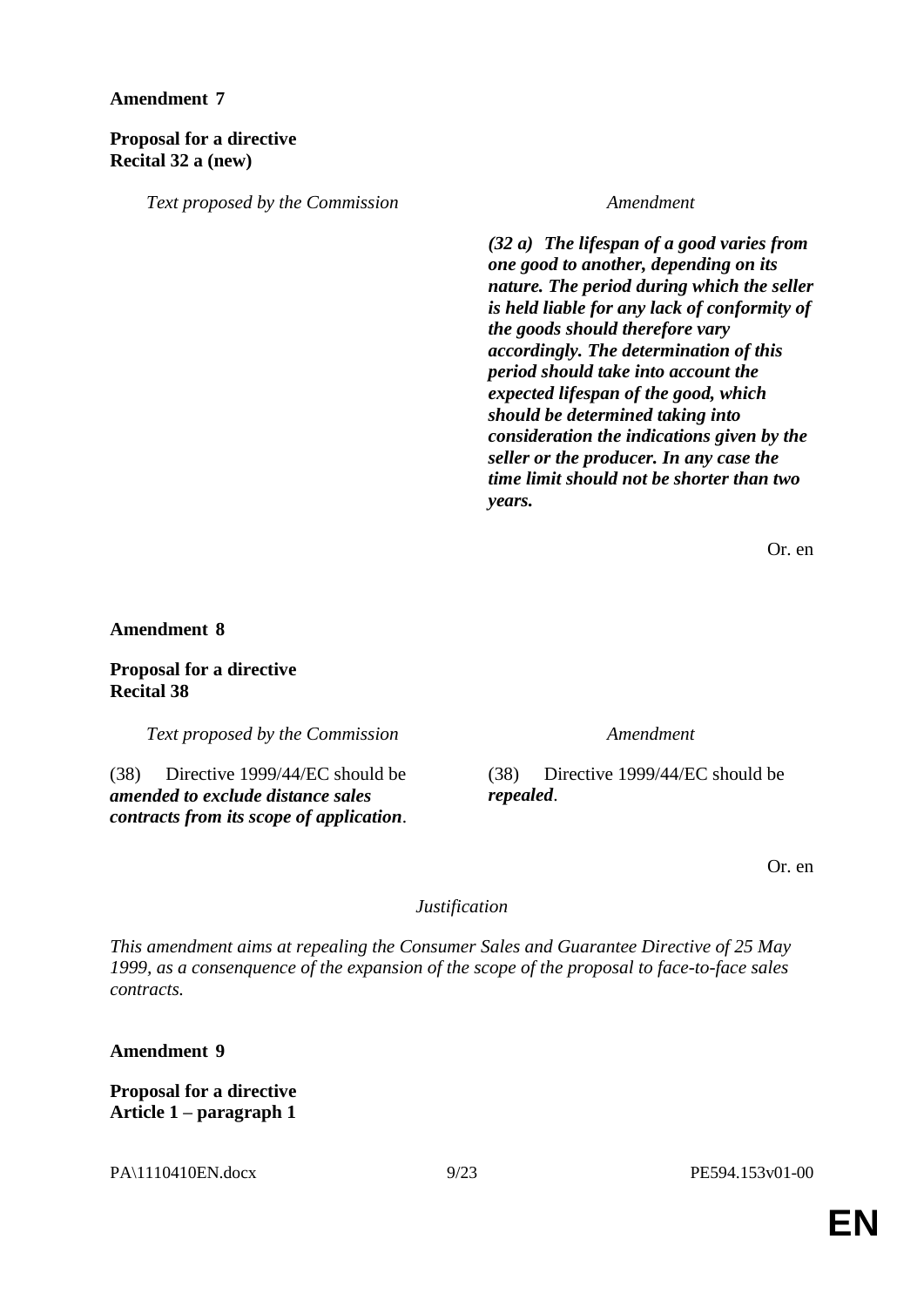### *Text proposed by the Commission Amendment*

1. This Directive lays down certain requirements concerning *distance* sales contracts concluded between the seller and the consumer, in particular rules on conformity of goods, remedies in case of non-conformity and the modalities for the exercise of these remedies.

1. This Directive lays down certain requirements concerning sales contracts concluded between the seller and the consumer, in particular rules on conformity of goods, remedies in case of nonconformity and the modalities for the exercise of these remedies.

Or. en

### **Amendment 10**

### **Proposal for a directive Article 1 – paragraph 2**

### *Text proposed by the Commission Amendment*

2. This Directive shall not apply to *distance* contracts for the provision of services. However, in case of sales contracts providing both for the sale of goods and the provision of services, this Directive shall apply to the part relating to the sale of goods.

2. This Directive shall not apply to contracts for the provision of services. However, in case of sales contracts providing both for the sale of goods and the provision of services, this Directive shall apply to the part relating to the sale of goods.

Or. en

#### **Amendment 11**

### **Proposal for a directive Article 1 – paragraph 3**

#### *Text proposed by the Commission Amendment*

3. This Directive shall not apply to any *durable* medium incorporating digital content *where the durable medium has been used exclusively as a carrier for the supply of the digital content to the consumer*.

3. This Directive shall not apply to any *tangible* medium incorporating digital content*. This Directive shall neither apply to goods in which digital content is embedded unless the supplier proves that the lack of conformity lies in the hardware of the good*.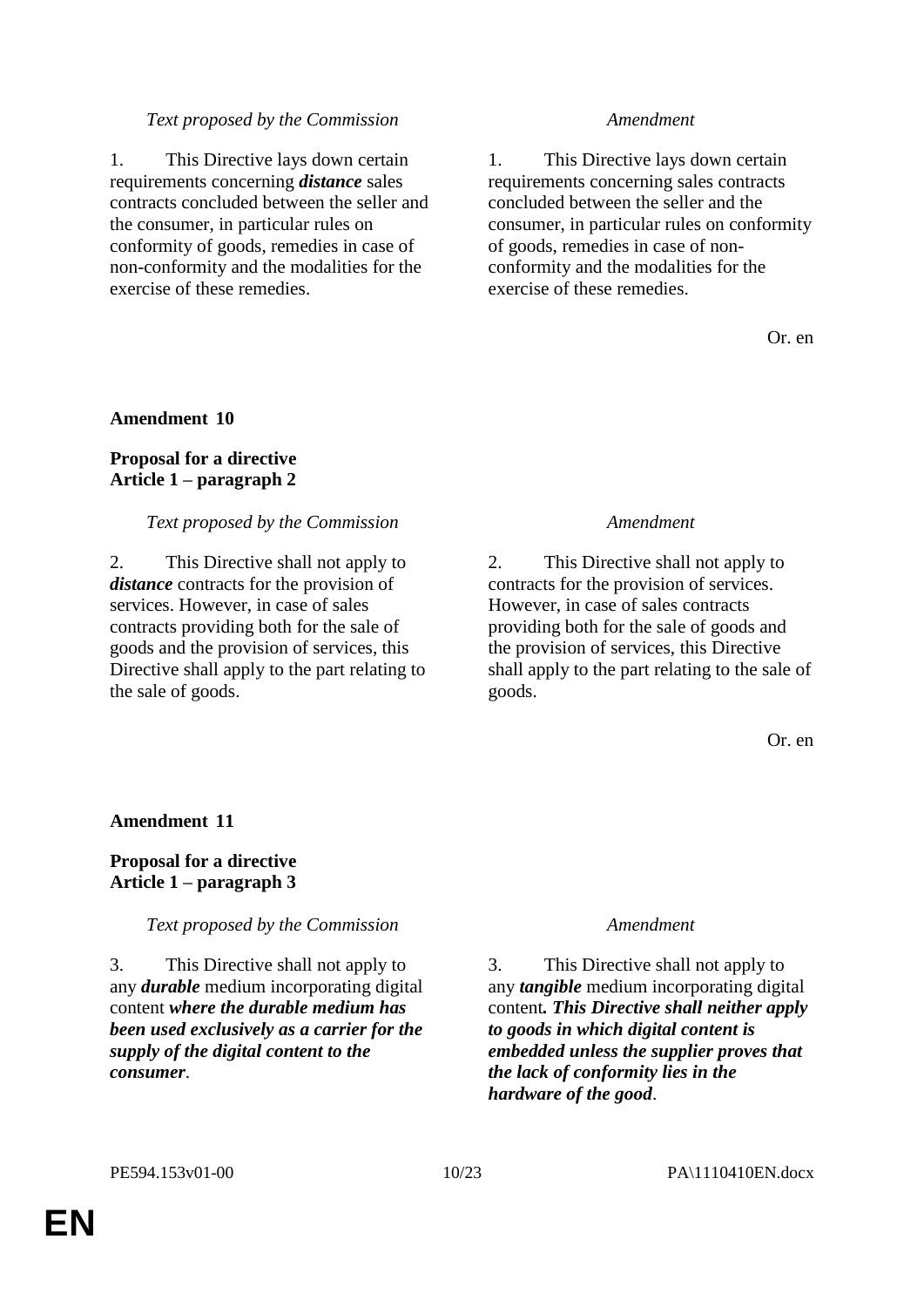### **Proposal for a directive Article 2 – paragraph 1 – point b**

### *Text proposed by the Commission Amendment*

(b) 'consumer' means any natural person who, in contracts covered by this Directive, is acting for purposes which are outside *his* trade, business, craft or profession;

(b) 'consumer' means any natural person who, in contracts covered by this Directive, is acting for purposes which are outside *that person's* trade, business, craft or profession;

Or. en

### **Amendment 13**

### **Proposal for a directive Article 2 – paragraph 1 – point c**

#### *Text proposed by the Commission Amendment*

(c) 'seller' means any natural person or *any* legal person, irrespective of whether privately or publicly owned, who is acting, including through any other person acting in his name or on his behalf, for purposes relating to *his* trade, business, craft or profession in relation to contracts covered by this Directive;

(c) 'seller' means any natural person or legal person, irrespective of whether privately or publicly owned, who is acting, including through any other person acting in his name or on his behalf, for purposes relating to *that person's* trade, business, craft or profession in relation to contracts covered by this Directive;

Or. en

### **Amendment 14**

### **Proposal for a directive Article 2 – paragraph 1 – point e**

*Text proposed by the Commission Amendment*

*(e) 'distance sales contract' means any sales contract concluded under an* 

*deleted*

PA\1110410EN.docx 11/23 PE594.153v01-00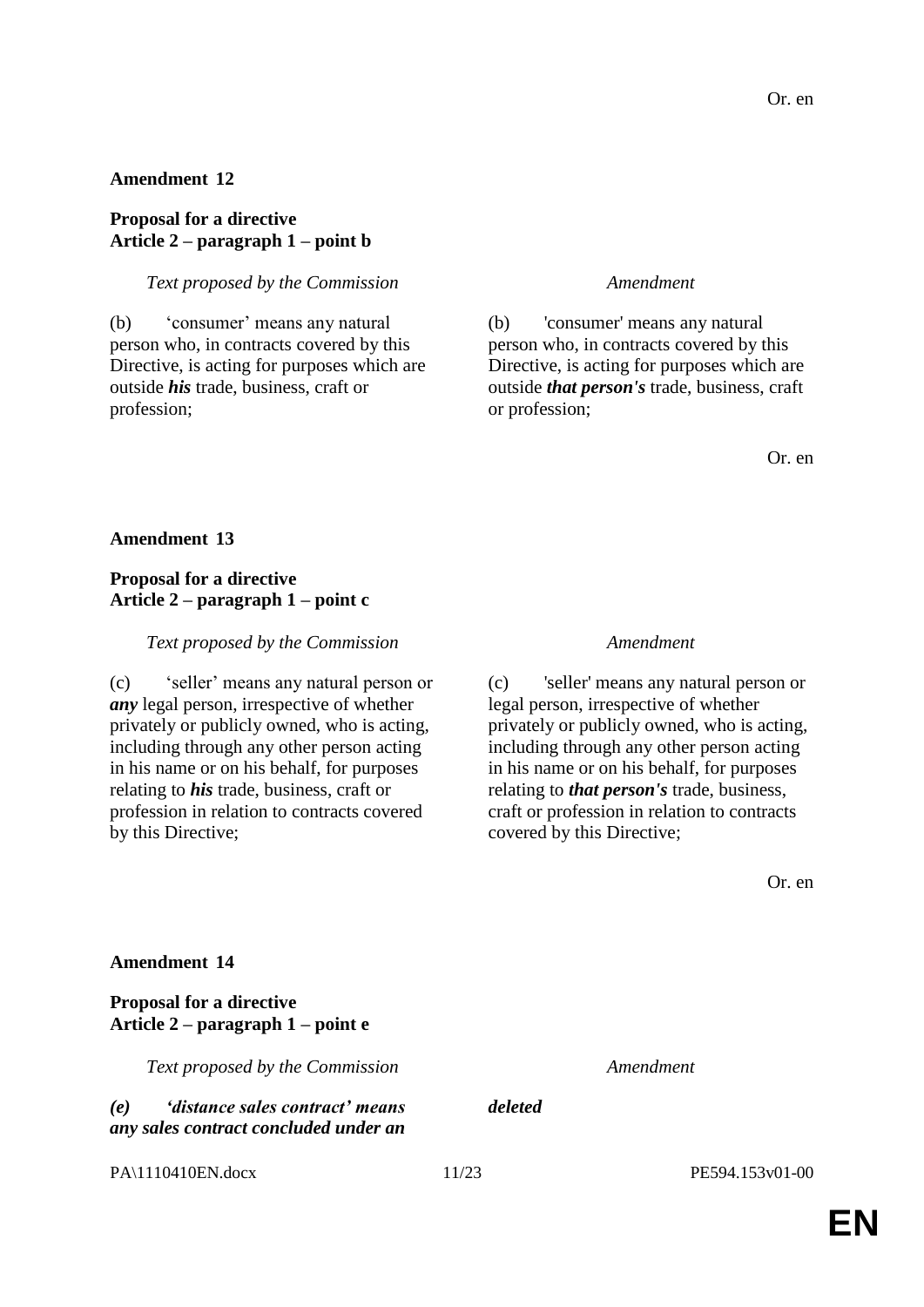*organised distance scheme without the simultaneous physical presence of the seller and the consumer, with the exclusive use of one or more means of distance communication, including via internet, up to and including the time at which the contract is concluded;*

Or. en

#### **Amendment 15**

# **Proposal for a directive Article 2 – paragraph 1 – point f**

#### *Text proposed by the Commission Amendment*

(f) 'durable medium' means any instrument which enables the consumer or the seller to store information addressed personally to *him* in a way accessible for future reference for a period of time adequate for the purposes of the information and which allows the unchanged reproduction of the information stored;

(f) 'durable medium' means any instrument which enables the consumer or the seller to store information addressed personally to *that person* in a way accessible for future reference for a period of time adequate for the purposes of the information and which allows the unchanged reproduction of the information stored;

Or. en

#### **Amendment 16**

#### **Proposal for a directive Article 2 – paragraph 1 – point f a (new)**

*Text proposed by the Commission Amendment*

*(f a) 'tangible medium' means a tangible moveable item which serves exclusively as a carrier of digital content.*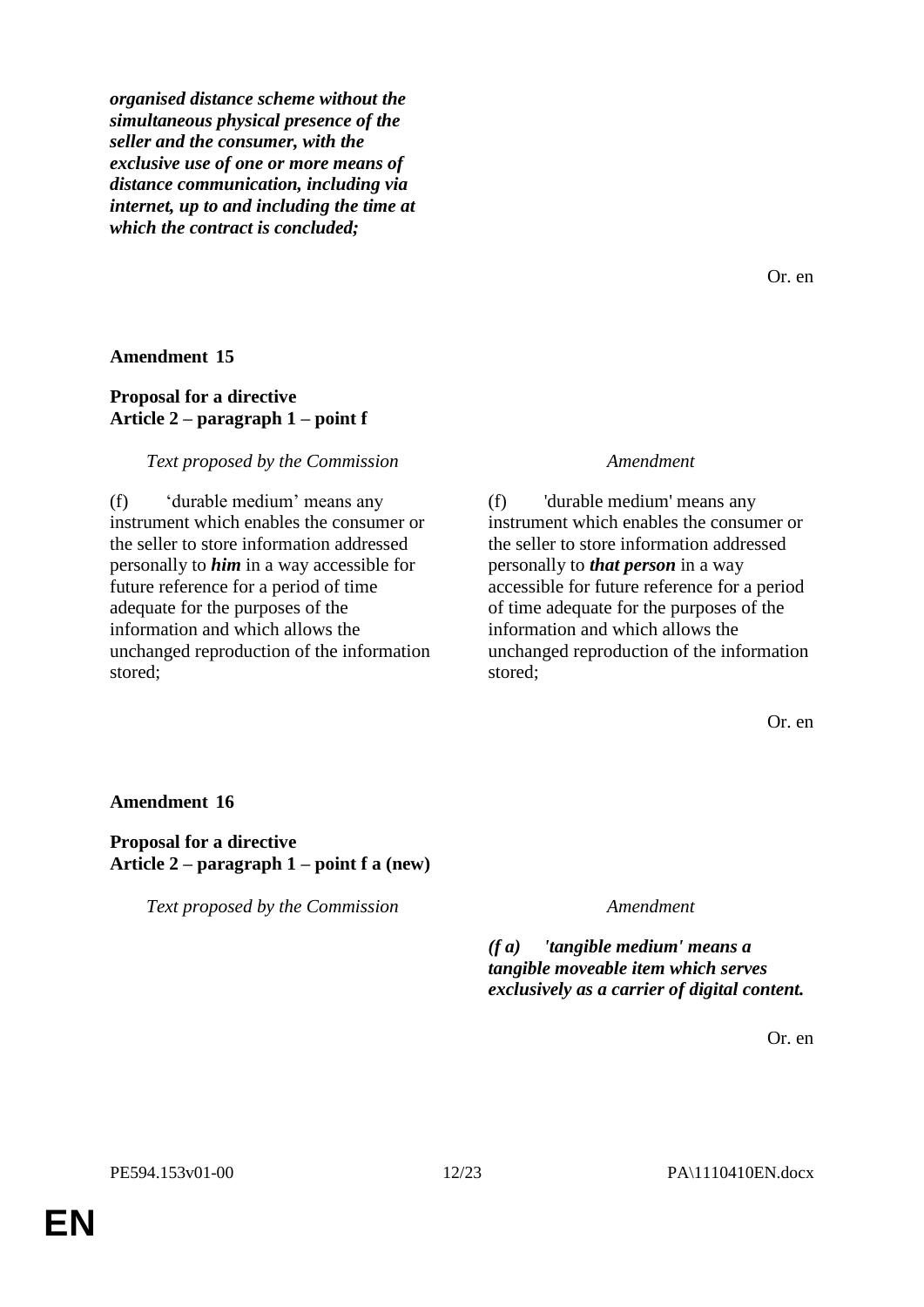### **Proposal for a directive Article 2 – paragraph 1 – point g**

#### *Text proposed by the Commission Amendment*

(g) 'commercial guarantee' means any undertaking by the seller or a producer (the guarantor) to the consumer, in addition to *his* legal obligation relating to the guarantee of conformity, to reimburse the price paid or to replace, repair or *service* goods in any way if they do not meet the specifications or any other requirements not related to conformity set out in the guarantee statement or in the relevant advertising available at the time of, or before the conclusion of the contract;

(g) 'commercial guarantee' means any undertaking by the seller or a producer (the guarantor) to the consumer, in addition to *that person's* legal obligation relating to the guarantee of conformity, to reimburse the price paid or to replace, repair or *handle* goods in any way if they do not meet the specifications or any other requirements not related to conformity set out in the guarantee statement or in the relevant advertising available at the time of, or before the conclusion of the contract;

Or. en

#### **Amendment 18**

#### **Proposal for a directive Article 4 – paragraph 2**

#### *Text proposed by the Commission Amendment*

2. In order to conform with the contract, the goods must also meet the requirements of Articles 5, 6 *and* 7*.*

2. In order to conform with the contract, the goods must also meet the requirements of Articles 5, 6, 7 *and 7a.*

Or. en

### **Amendment 19**

#### **Proposal for a directive Article 5 – paragraph 1 – point c – introductory part**

*Text proposed by the Commission Amendment*

(c) possess qualities and performance capabilities which are normal in goods of the same type and which the consumer *may* expect given the nature of the goods and

(c) possess qualities and performance capabilities which are normal in goods of the same type and which the consumer *can reasonably* expect given the nature of the

PA\1110410EN.docx 13/23 PE594.153v01-00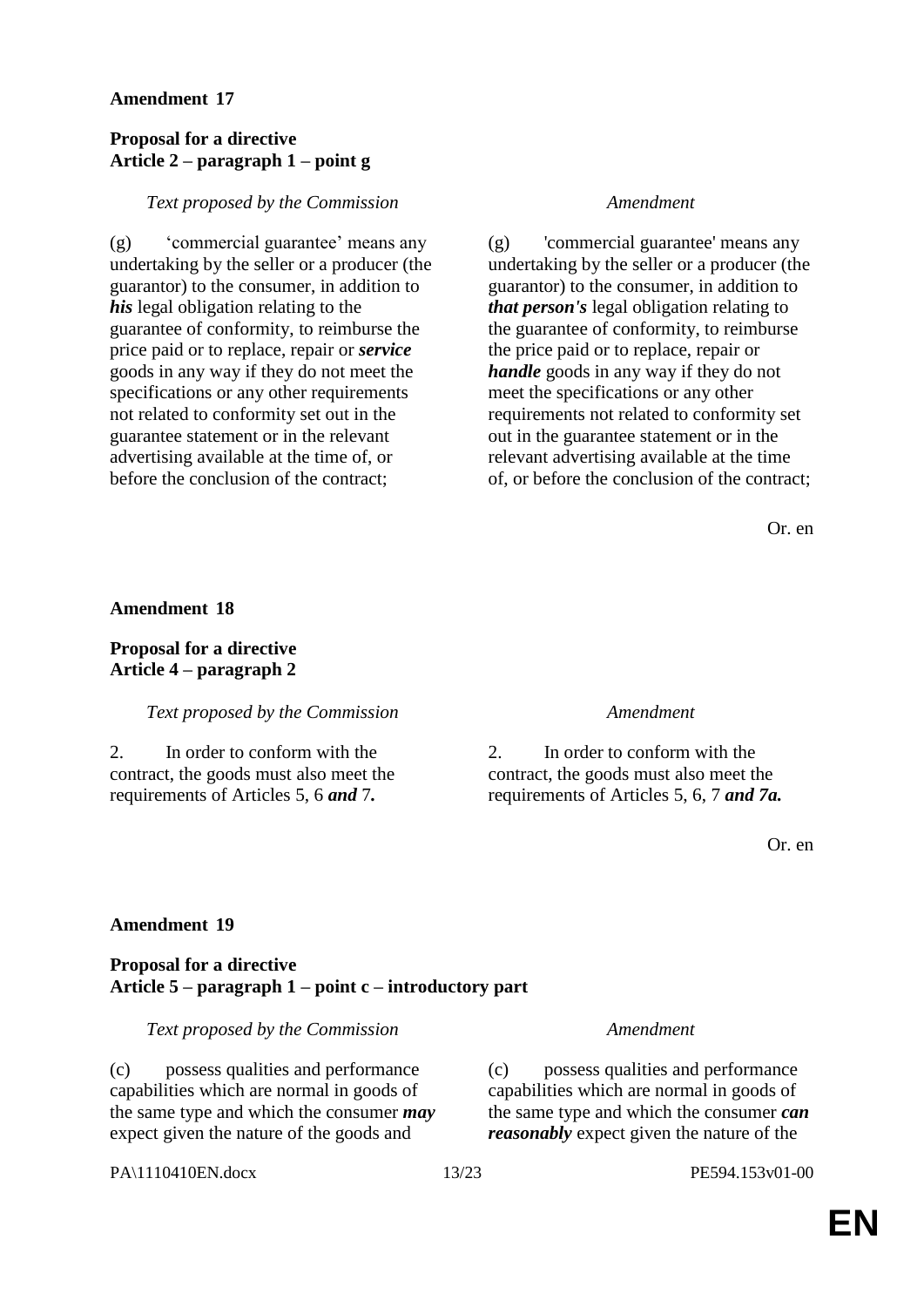taking into account any public statement made by or on behalf of the seller or other persons in earlier links of the chain of transactions, including the producer, unless the seller shows that:

goods and taking into account any public statement made by or on behalf of the seller or other persons in earlier links of the chain of transactions, including the producer, unless the seller shows that:

Or. en

### **Amendment 20**

### **Proposal for a directive Article 5 – paragraph 1 – point c – point ii**

#### *Text proposed by the Commission Amendment*

(ii) by the time of conclusion of the contract the statement had been corrected; or

(ii) by the time of conclusion of the contract the statement had been corrected *and the consumer could not reasonably have been unaware of it*; or

Or. en

#### **Amendment 21**

# **Proposal for a directive Article 7 – paragraph 1**

#### *Text proposed by the Commission Amendment*

At the time relevant for establishing the conformity with the contract as determined by Article 8, the goods *must* be free from any right of a third party, including based on intellectual property, *so* that *the goods can be used* in accordance with the contract.

At the time relevant for establishing the conformity with the contract as determined by Article 8, the goods *shall* be free *from any restriction resulting* from any right of a third party, including based on intellectual property *rights* that *may prevent the consumer from using the goods* in accordance with the contract *and with the consumer's reasonable expectation*.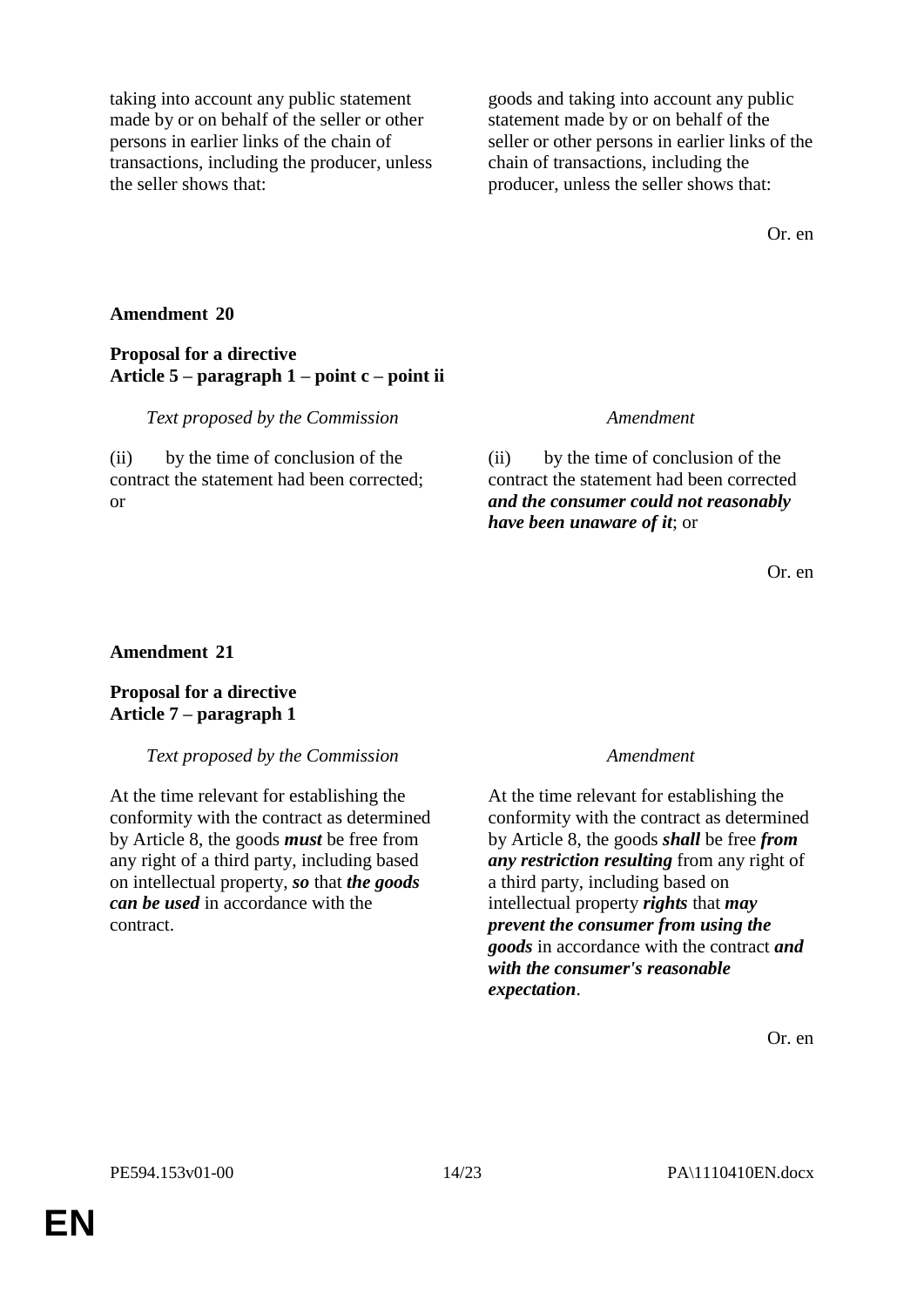#### **Proposal for a directive Article 7 a (new)**

*Text proposed by the Commission Amendment*

*Article 7a*

*Hidden defects* 

*1. At the time relevant for establishing the conformity with the contract as determined by Article 8, the goods shall be free from any hidden defect. Any such defect shall be regarded as a lack of conformity with the contract.* 

*2. Hidden defects for the purpose of this Regulation shall be understood to be defects other than minor defects and which make the good unfit for its intended use, or impede its use in such a way that the consumer would not have bought it or would have paid a lower price if he or she had known the existence of the defect.*

Or. en

#### **Amendment 23**

# **Proposal for a directive Article 8 – paragraph 3**

### *Text proposed by the Commission Amendment*

3. Any lack of conformity with the contract which becomes apparent within two years from the time indicated in paragraphs 1 and 2 is presumed to have existed at the time indicated in paragraphs 1 and 2 unless this is incompatible with the nature of the goods or with the nature of the lack of conformity.

3. Any lack of conformity with the contract which becomes apparent within two years from the time indicated in paragraphs 1 and 2 is presumed to have existed at the time indicated in paragraphs 1 and 2 unless this *presumption* is incompatible with the nature of the goods or with the nature of the lack of conformity*, notably taking into account the lifespan of the goods, as provided under Article 14*.

Or. en

PA\1110410EN.docx 15/23 PE594.153v01-00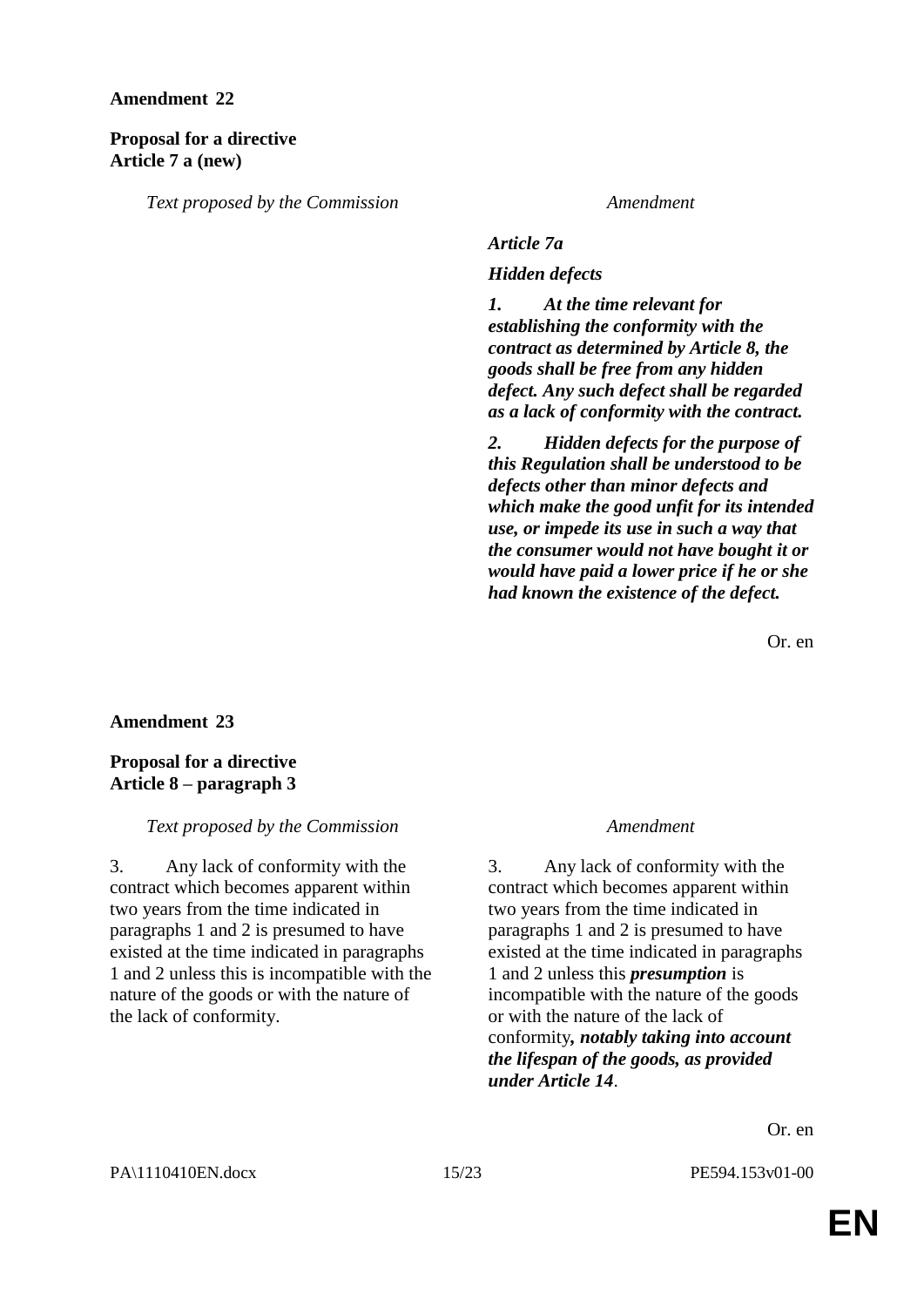# **Proposal for a directive Article 8 – paragraph 3 a (new)**

*Text proposed by the Commission Amendment*

*3a. Paragraph 2 is not applicable in case of a hidden defect. The consumer shall be entitled to a remedy for a hidden defect if such remedy is claimed within two years of the moment when the defect is discovered. The burden of proof shall lie on the consumer.*

Or. en

**Amendment 25**

# **Proposal for a directive Article 9 – paragraph 1**

*Text proposed by the Commission Amendment*

1. In the case of a lack of conformity with the contract, the consumer shall be entitled to *have the goods brought into conformity by the seller, free of charge, by repair or replacement in accordance with Article 11.*

1. In the case of a lack of conformity *of the goods* with the contract, the consumer shall be entitled to *choose between the following remedies:*

*(a) have the goods brought into conformity by the seller, free of charge, by repair or replacement in accordance with Article 10 and Article 11;*

*(b) be entitled to a price reduction in accordance with Article 12;*

*(c) termination of the contract in accordance with Article 13.*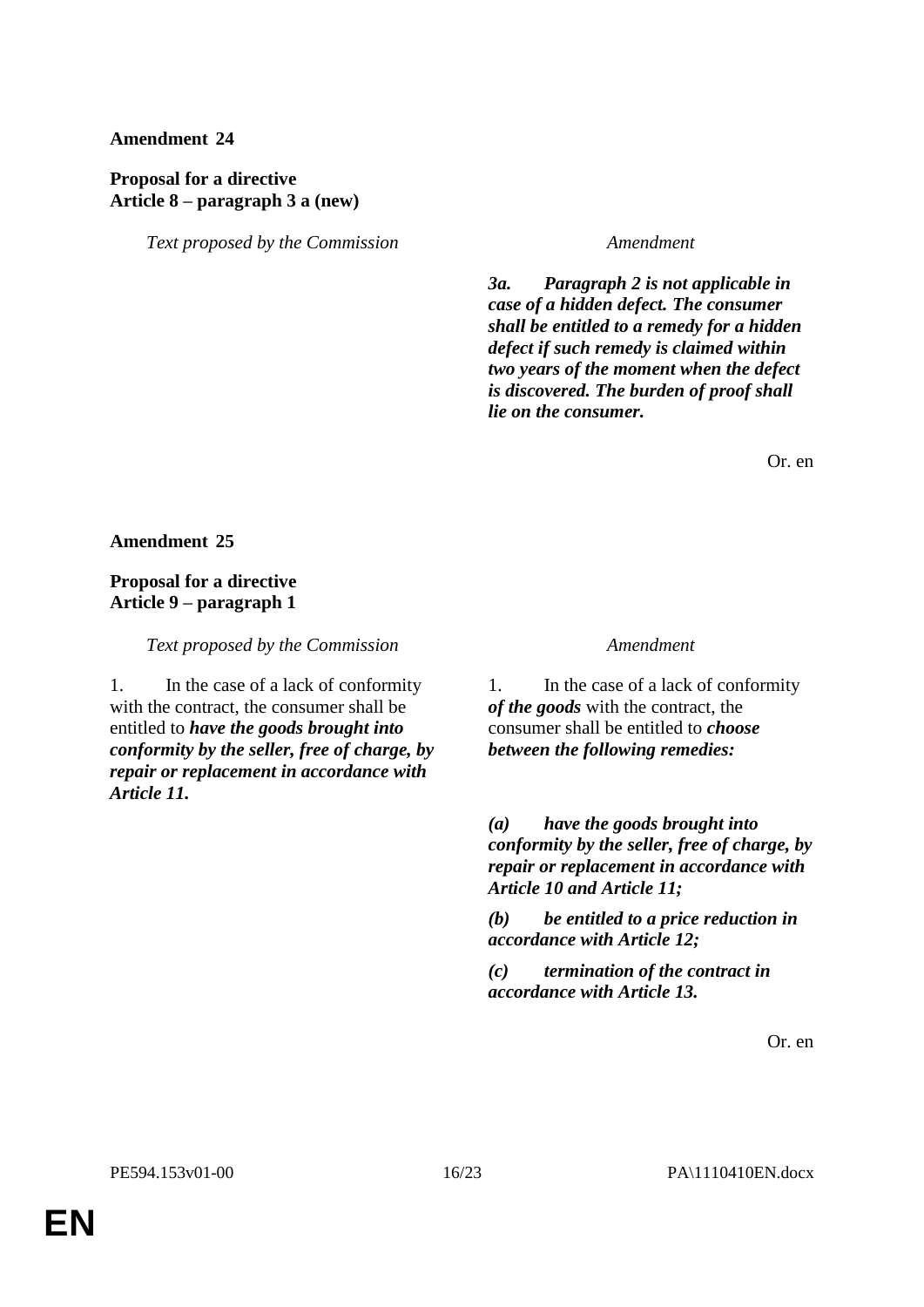# **Proposal for a directive Article 9 – paragraph 1 a (new)**

*Text proposed by the Commission Amendment*

# *1a. Article 9, paragraph 1, point (a) is not applicable in case of a hidden defect.*

Or. en

### **Amendment 27**

# **Proposal for a directive Article 9 – paragraph 3**

*Text proposed by the Commission Amendment*

*deleted*

*3. The consumer shall be entitled to a proportionate reduction of the price in accordance with Article 12 or to terminate the contract in accordance with Article 13 where:*

*(a) a repair or replacement are impossible or unlawful;*

*(b) the seller has not completed repair or replacement within a reasonable time;*

*(c) a repair or replacement would cause significant inconvenience to the consumer; or*

*(d) the seller has declared, or it is equally clear from the circumstances, that the seller will not bring the goods in conformity with the contract within a reasonable time.*

Or. en

**Amendment 28**

**Proposal for a directive Article 10 – paragraph 1**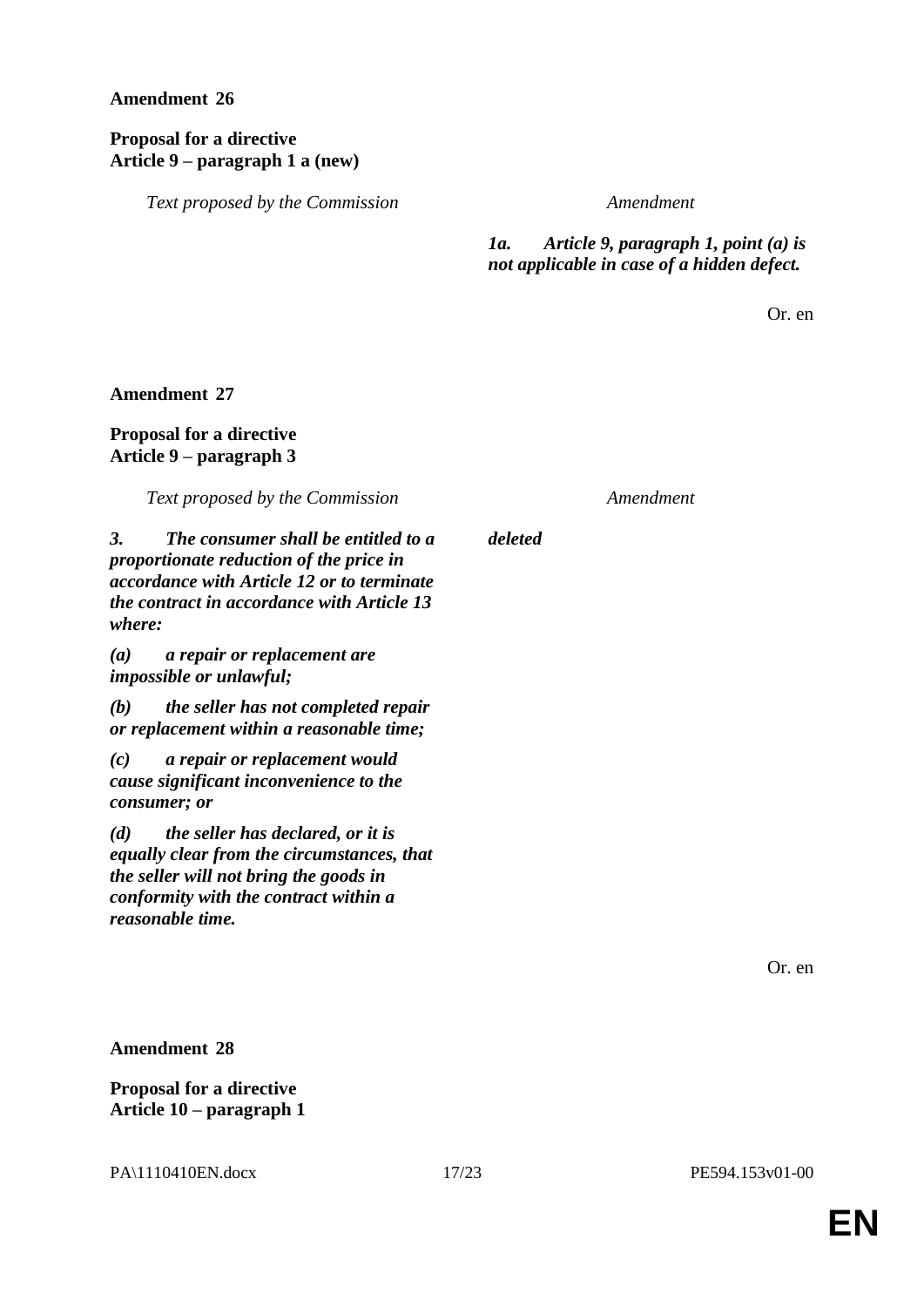### *Text proposed by the Commission Amendment*

1. Where the seller remedies the lack of conformity with the contract by replacement, the seller shall take back the replaced goods at the seller's expense unless the parties have agreed otherwise after the lack of conformity with the contract has been brought to the seller's attention by the consumer.

1. Where the seller remedies the lack of conformity with the contract by replacement, the seller shall take back the replaced goods at the seller's expense unless the parties have agreed otherwise after the lack of conformity with the contract has been brought to the seller's attention by the consumer *by any means*.

Or. en

### **Amendment 29**

### **Proposal for a directive Article 10 – paragraph 2**

#### *Text proposed by the Commission Amendment*

2. Where the consumer had installed the goods in a manner consistent with their nature and purpose, before the lack of conformity with the contract became apparent, the obligation to take back the replaced goods shall include the removal of the non-conforming goods and the installation of replacement goods, or bearing the costs thereof.

2. Where the consumer had installed the goods in a manner consistent with their nature and purpose, before the lack of conformity with the contract became apparent, the obligation to take back the replaced goods shall include the removal of the non-conforming goods and the installation of replacement goods, or bearing the costs thereof*, according to the seller's choice*.

Or. en

*Justification*

*Clarification purpose.*

#### **Amendment 30**

#### **Proposal for a directive Article 11 – paragraph 1 – introductory part**

*Text proposed by the Commission Amendment*

The consumer may choose between *repair and replacement* unless the option chosen

The consumer may choose between *the remedies provided for in Article 9,* 

PE594.153v01-00 18/23 PA\1110410EN.docx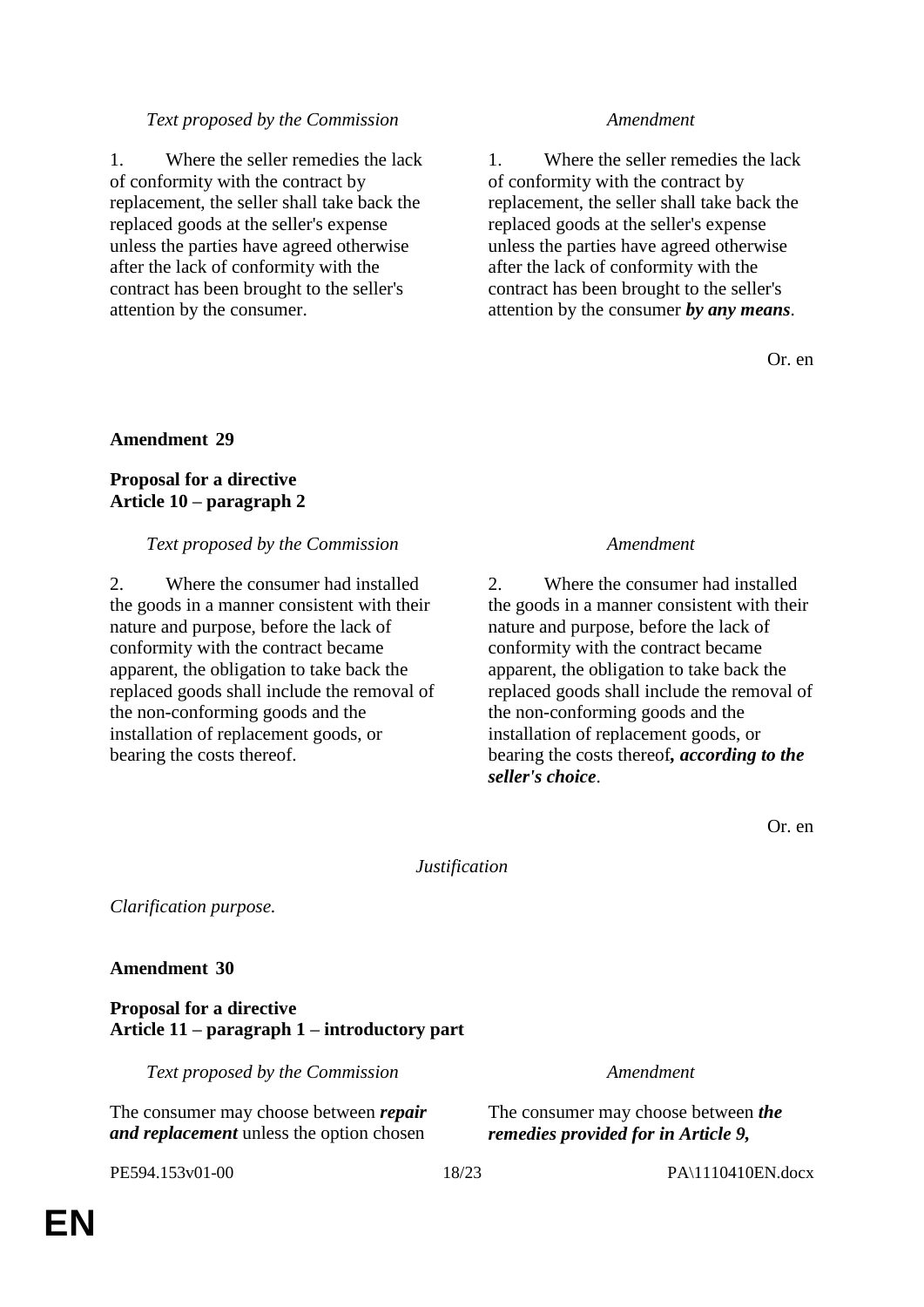would be impossible, unlawful or, compared to the other *option*, would impose costs on the seller that would be disproportionate, taking into account all circumstances, including:

*paragraph 1,* unless the option chosen would be impossible, unlawful or, compared to the other *options*, would impose costs on the seller that would be disproportionate, taking into account all circumstances, including:

Or. en

#### **Amendment 31**

### **Proposal for a directive Article 13 – paragraph 3 – point a**

*Text proposed by the Commission Amendment*

(a) the seller shall reimburse to the consumer the price paid without undue delay and in any event not later than 14 days from receipt of the notice and shall bear the cost of the reimbursement;

(a) the seller shall reimburse to the consumer the price paid without undue delay and in any event not later than 14 days from receipt of the notice and shall bear the cost of the reimbursement; *the seller shall not impose any fee on the consumer in respect of the reimbursement;*

Or. en

#### **Amendment 32**

### **Proposal for a directive Article 13 – paragraph 3 a (new)**

*Text proposed by the Commission Amendment*

*3 a. The notice mentioned in Article 13, paragraph 1, shall become effective when it reaches the addressee, unless it provides for a delayed effect, that is to say:*

*(i) when it is delivered to the addressee;*

*(ii) when it is delivered to the addressee's place of business or, where there is no such place of business or the*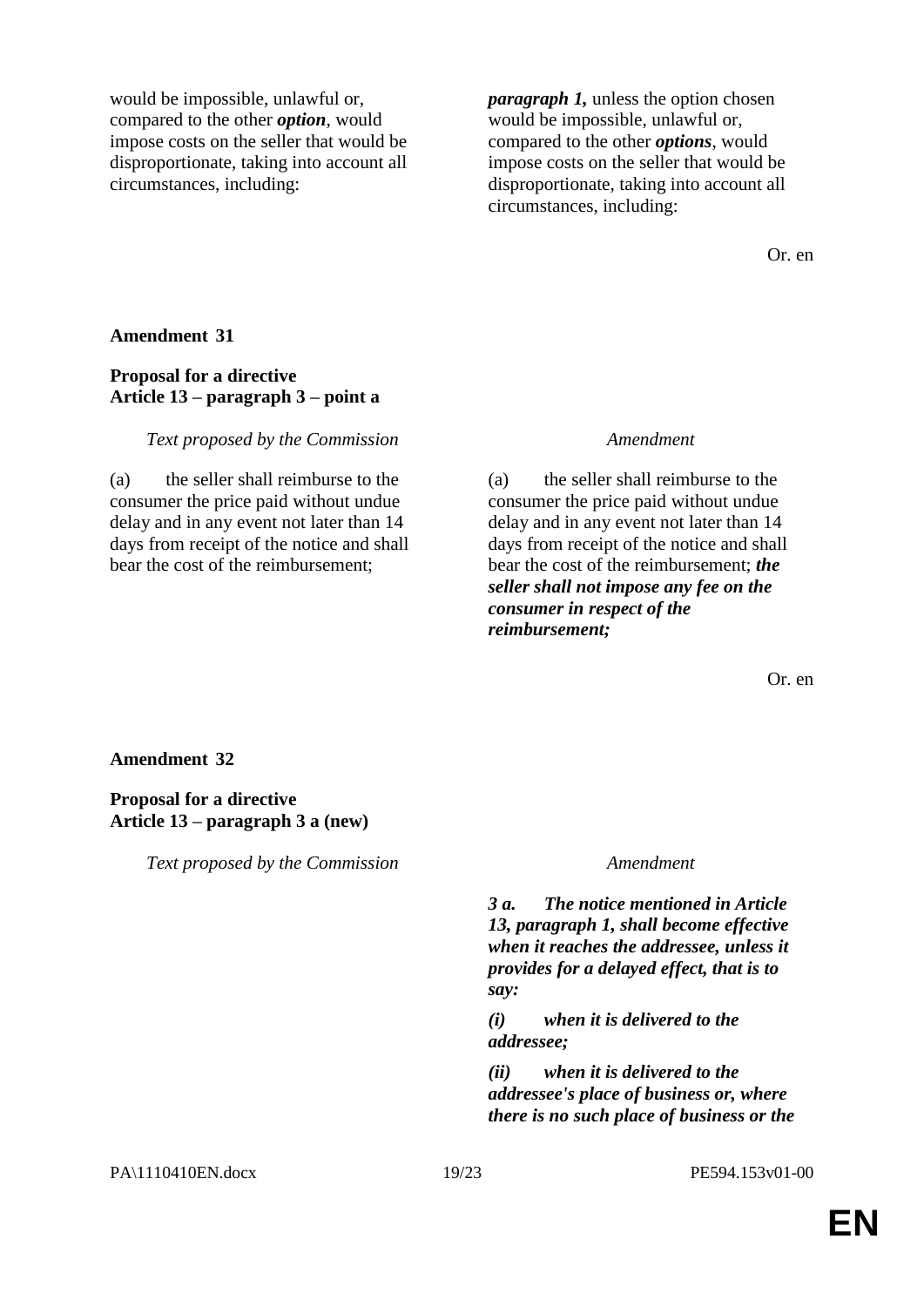*notice is addressed to a consumer, to the addressee's habitual residence;*

*(iii) in the case of a notice transmitted by electronic mail or other individual communication, when it can be accessed by the addressee; or*

*(iv) when it is otherwise made available to the addressee at such a place and in such a way that the addressee could be expected to obtain access to it without undue delay.*

Or. en

#### *Justification*

*In order to avoid any national divergence, this amendment seeks to set clear rules on the time when the notice (and therefore the termination) becomes effective.*

#### **Amendment 33**

# **Proposal for a directive Article 14 – paragraph 1**

*Text proposed by the Commission Amendment*

The consumer shall be entitled to a remedy for the lack of conformity with the contract of the goods where the lack of conformity becomes apparent within two years as from the relevant time for establishing conformity. If, under national legislation, the rights laid down in Article 9 are subject to a limitation period, that period shall not be shorter than two years from the relevant time for establishing conformity with the contract.

The consumer shall be entitled to a remedy for the lack of conformity with the contract of the goods where the lack of conformity becomes apparent within two years as from the relevant time for establishing conformity *or, depending on the nature of the goods, where the lack of conformity becomes apparent after more than two years, taking into account the durability of the good. In order to determine the expected lifespan of the good, the information provided by the seller or the producer shall be taken into account*. If, under national legislation, the rights laid down in Article 9 are subject to a limitation period, that period shall not be shorter than two years from the relevant time for establishing conformity with the contract.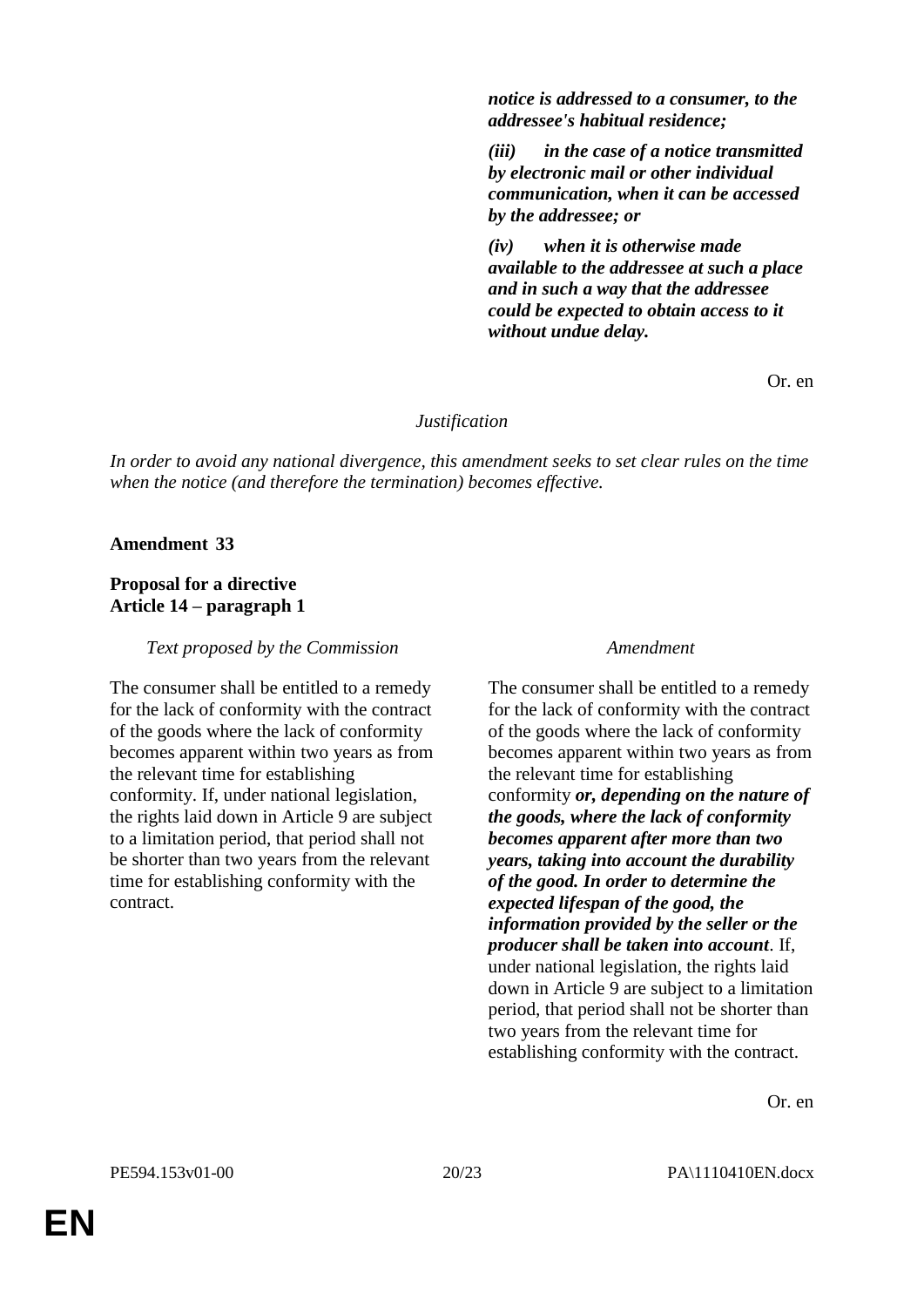# *Justification*

*The time limit should take into consideration the expected lifspan of the goods.*

# **Amendment 34**

**Proposal for a directive Article 15 – paragraph 1 – point b**

*Text proposed by the Commission Amendment*

(b) advertising available at the time of *or before* the conclusion of the contract; and

(b) advertising available at the time of the conclusion of the contract *or the latest advertising available* before the conclusion of the contract; and

Or. en

# **Amendment 35**

# **Proposal for a directive Article 15 – paragraph 2 – introductory part**

*Text proposed by the Commission Amendment*

2. The guarantee statement shall be made available *on* a durable medium and drafted in plain, intelligible language. It shall include the following:

2. The guarantee statement shall be made available *in writing or featured in* a durable medium and drafted in plain, intelligible language. It shall include the following:

Or. en

**Amendment 36**

**Proposal for a directive Article 15 – paragraph 2 a (new)**

*Text proposed by the Commission Amendment*

*2 a. Within its own territory, the Member State in which the goods are marketed may, in accordance with the Treaties, provide that the guarantee be drafted in one or more languages which it* 

PA\1110410EN.docx 21/23 PE594.153v01-00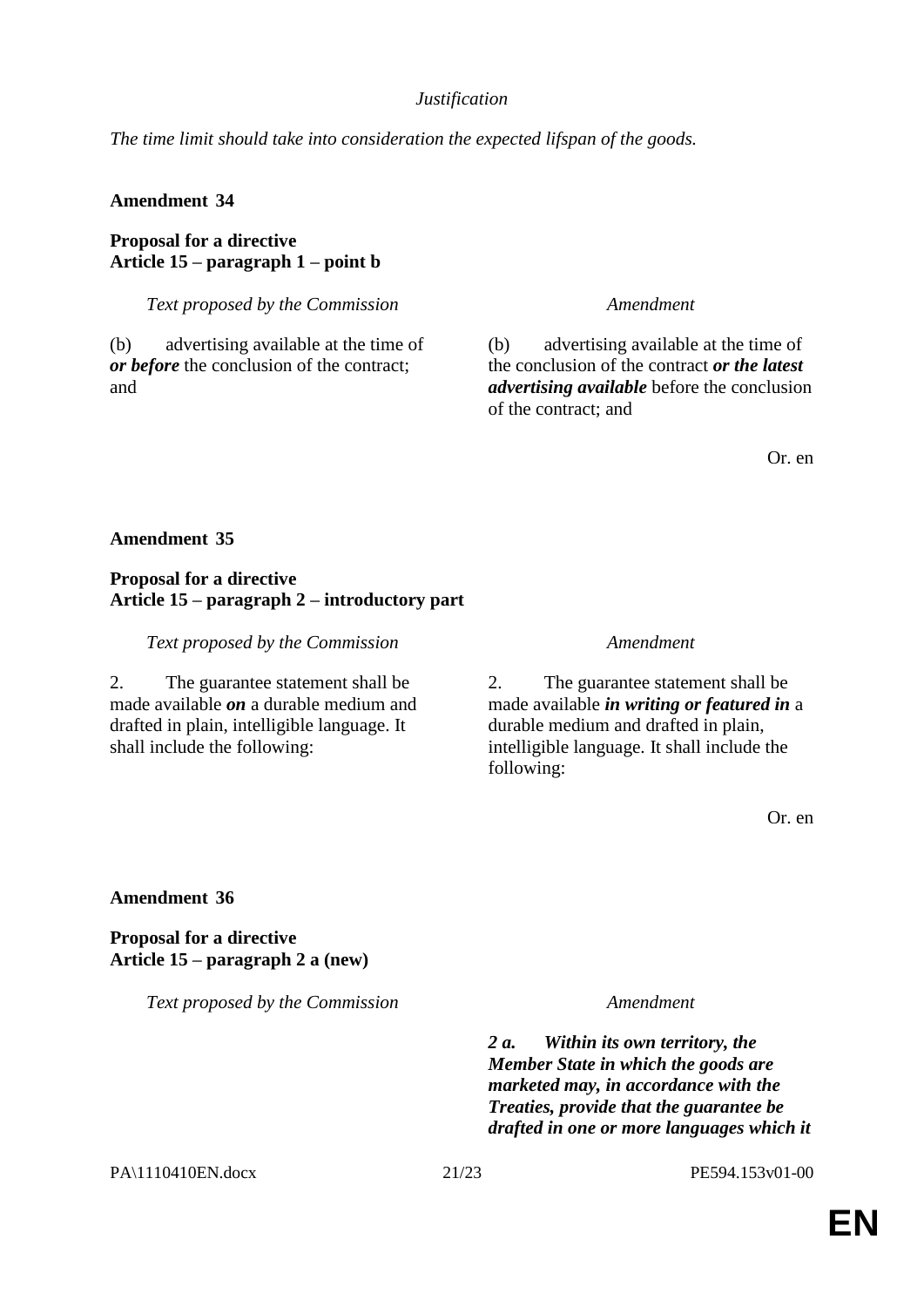*shall determine from among the official languages of the Union.*

Or. en

**Amendment 37**

# **Proposal for a directive Article 19 – title**

*Text proposed by the Commission Amendment*

Amendments to *Directive 1999/44/EC,* Regulation (EC) No 2006/2004 and Directive 2009/22/EC

Amendments to Regulation (EC) No 2006/2004 and Directive 2009/22/EC

Or. en

# **Amendment 38**

**Proposal for a directive Article 19 – paragraph 1** Directive 1999/44/EC Article 1 – paragraphs 1 and 2

*Text proposed by the Commission Amendment*

*1. Article 1 of Directive 1999/44/EC is amended as follows:*

*(a) paragraph 1 is replaced by the following:*

*'1. The purpose of this Directive is the approximation of the laws, regulations and administrative provisions of the Member States on certain aspects of contracts for the sale of consumer goods and associated guarantees, which are not distance sales contracts, in order to ensure a uniform minimum level of consumer protection in the context of the internal market."'*

*(b) paragraph 2 is amended as follows:*

*deleted*